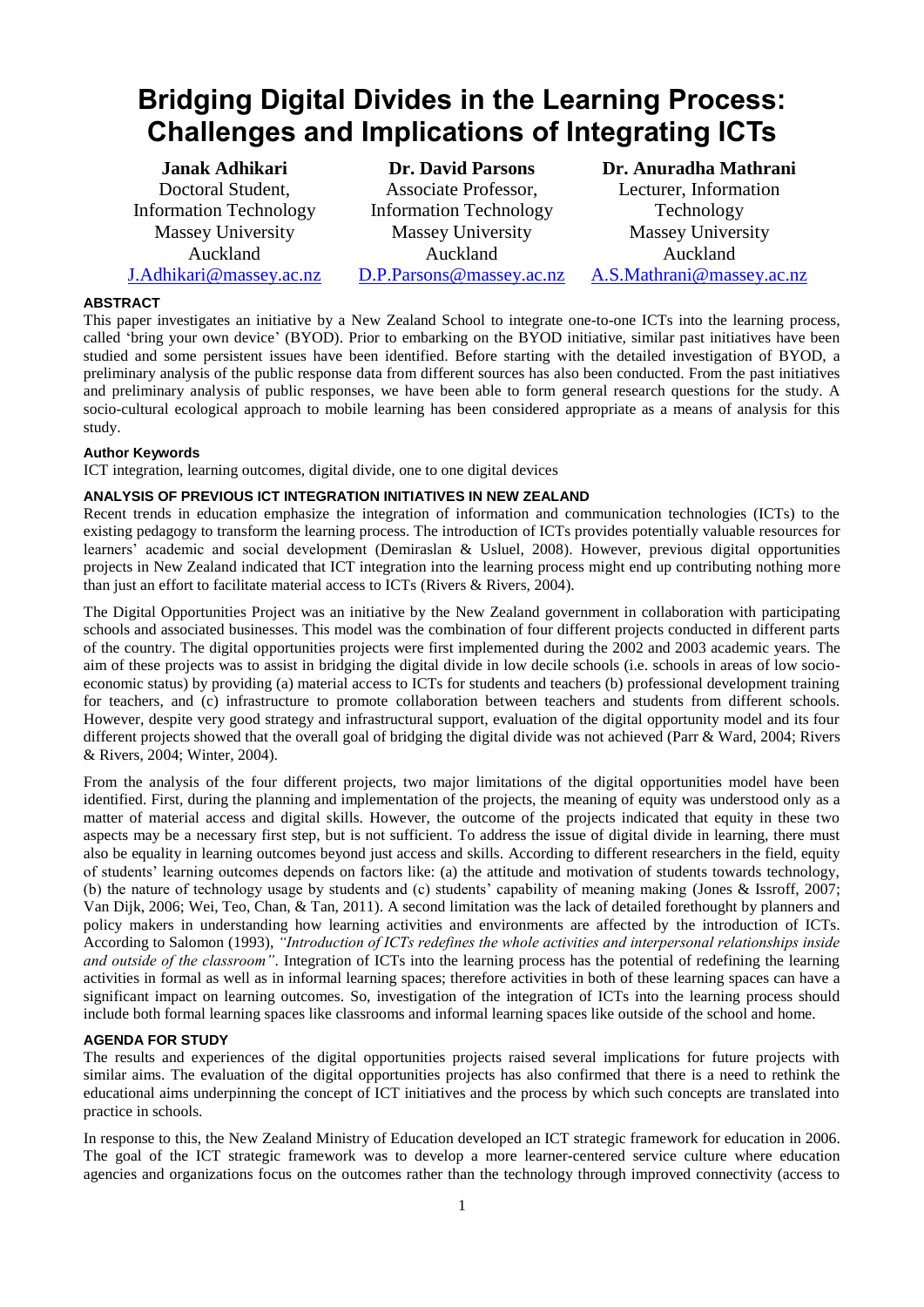ICT infrastructure for education), content (digital content from variety of sources), and confidence & capability (skills needed to turn information into knowledge). Currently there are eleven different digital opportunities projects on-going around New Zealand, aiming to contribute towards bridging the digital divides in learning. However, after analyzing all current projects it has been found that even current digital opportunities projects are unsuccessful in fully embracing the vision and goals of the ICT strategic framework for education and taking into account the lessons learned from the previous initiatives. Despite the lessons learned from past projects, all of the currently on-going projects are still focusing either on the access or the capability aspects, which is not much different than in the previous digital opportunities pilot projects.

Results and outcomes of the past and current initiatives show that not every aspect has been taken into account during the implementation of the initiatives. Each of the past initiatives either focused on the access or skills aspects. However, while ensuring equal access and skills is necessary first step, ensuring improved and equalised learning outcomes is also an important aspect towards bridging the digital divide in the learning process. From the analysis of the past and current digital opportunities projects, we have identified some of the potential factors which might affect the process of learning in the context of integrating ICTs, and may also impact the quality and equality of learning outcomes either positively or negatively. These factors are:

- 1. Learner Dependent Factors (attitude and motivation of students towards technology, nature of technology usage by student, students' capability of meaning making)
- 2. Learning activities in formal spaces
- 3. Learning activities in informal spaces

Studies on how learning outcomes could be affected in the context of ICT mediated learning and how this may impact the digital divide in the learning process are not well represented in the literature. So, those factors which have been identified as the potential factors and which might affect the quality and equality of learning outcomes need to be investigated in a relevant context.

## **PRELIMINARY ANALYSIS OF BYOD PROJECT**

A New Zealand school has decided to fully integrate ICT into the learning process in the form of 1 to 1 learning devices for all students in a cohort. The school informed all parents and students, that they were expected to bring a 1 to 1 digital learning device (preferably an iPad2) into the classroom in year 9 (students aged 13-14) for the 2012 academic year. The most controversial and unique aspect, which makes this initiative different from most others, is that the parents have been told they must cover the full cost of the required digital learning devices for their children, whereas similar projects in the past (like the digital opportunities projects) have provided devices through the schools. The bring your own device (BYOD) project at this school provides us with an appropriate context to investigate the integration of ICTs into the learning process and to make an attempt to address some of the issues which previous digital opportunities projects have raised.

The school's decision resulted in a high profile news story in the New Zealand Herald, a national newspaper, triggered by a complaint from a parent about being asked to buy a digital device for their child. This triggered a huge public and media response, leading to news stories on TV and radio, and online debates on various news sites and forums. This led us to focus our initial research on the public debate, in an effort to identify important themes and concepts that could inform our research questions for the whole study. We therefore collected data from as many relevant public forums as we could identify, then qualitatively coded this data and analysed it using NVivo 9. Although many of the contributions to the debate were not considered because of the very general nature of the comments or, in many cases, because the comments were simply offensive, analysis of debate highlighted some of the possible challenges for the BYOD project as shown by the themes summarized in Fig. 1.



**Figure 1: Analysis of the Public Debate over BYOD Project**

Almost 40% of the responses were concerns regarding the potential for loss, theft and damage of the device, but this is not relevant for the study. In fact, 6 months into the trial, only 2 devices had been damaged and none had been lost or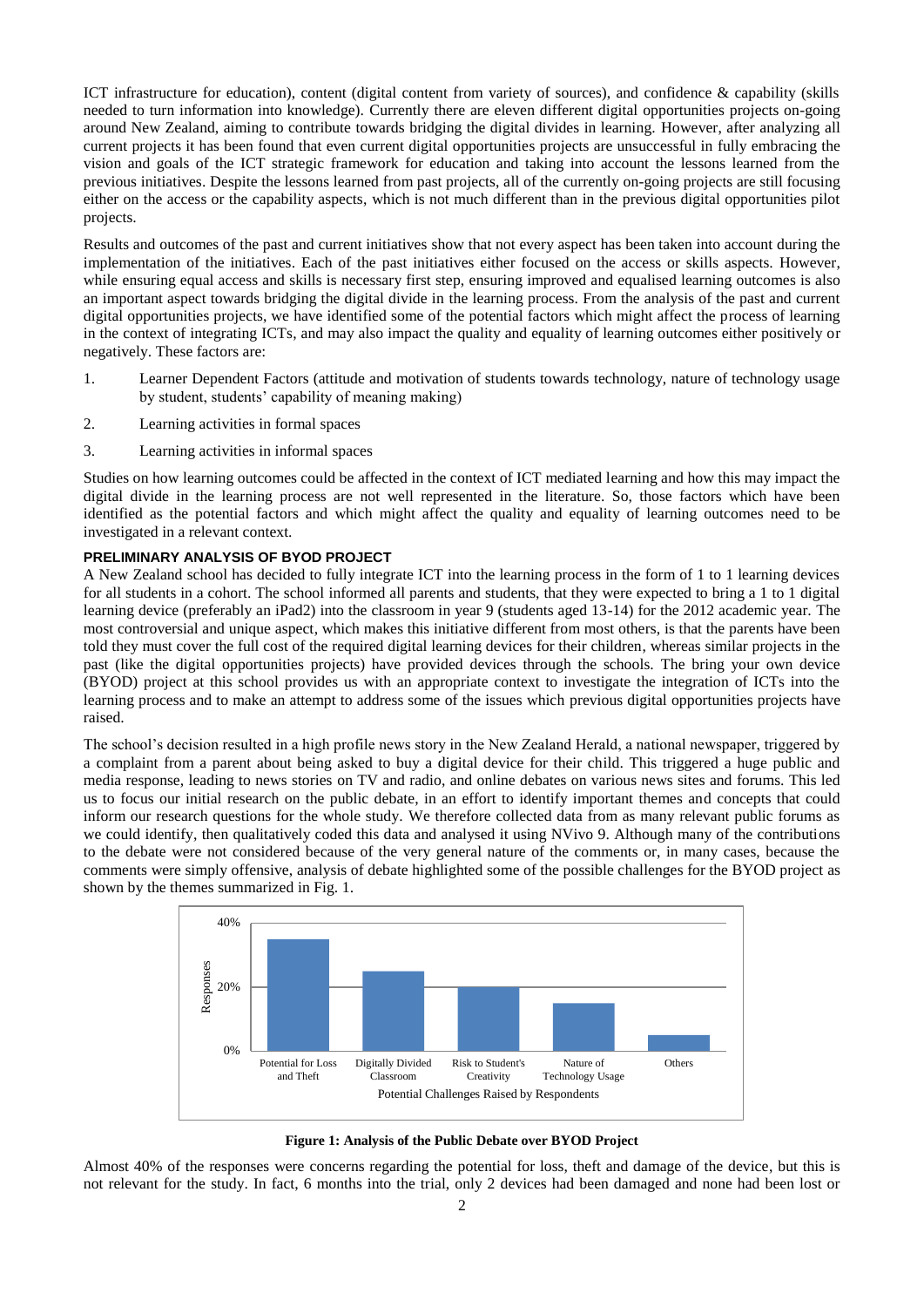stolen. Another widely expressed view was related to inequality in terms of device ownership. Nearly 20% of the respondents expressed their concerns that the classroom may become digitally divided. As some students may enjoy the benefits of the device or regard it as a status symbol within the classroom, students who do not have the recommended device, or any device at all, could possibly feel disadvantaged, which could result in unequal learning outcomes. About 20% of the contributors expressed views about meaningful use of the technology by the students. Some contributors who introduced themselves as parents said that even if they could afford the device they were more concerned about the unsupervised access to resources which their children will be exposed to via the internet and think some of the resources might not be useful for them or may even be harmful.

From the analysis of the digital opportunities project and findings of the analysis of the public response data we have been able to form some general research questions for the study. The main research question for our study is: *How does one-to-one integration of ICTs into formal and informal learning spaces impact the digital divides?*

- *1. Which factors could impact either positively or negatively on equality of learning outcomes?*
- *2. How can the positive or negative impact on the learning outcomes be increased or reduced respectively?*

# **A SOCIO-CULTURAL ECOLOGICAL MODEL AS A MEANS OF ANALYSIS**

There are many theories and frameworks which have been used as a means of analysis to study learning with mobile devices and technology mediated learning process, but the socio-cultural ecological approach to mobile learning has been adopted for this study. This framework has been developed in response to the perceived need for a coherent theoretical framework to addresses the limitations in the existing theories to investigate the learning process within the formal and informal learning spaces mediated by one-to-one ICTs. Three main components (Agency, Cultural Practices, and Structures) characterise the ecological approach to learning with mobile learning technologies [\(Cook, Pachler, &](#page-3-8)  [Bachmair, 2011\)](#page-3-8). This framework sees learning through mobile devices in and around different learning spaces and is governed by a triangular relationship between socio-cultural structures, cultural practices, and the agency of learners, represented in the three domains in Fig. 2 [\(Pachler, Bachmair, Cook, & Kress, 2010\)](#page-3-9).



**Figure 2: Socio-cultural ecological approach to mobile learning [\(Pachler et al., 2010\)](#page-3-9)**

- **Agency:** Agency in the framework refers to the capacity of the individual to act and interact within educational and sociocultural settings to make their own free choices. In our study, agency is appropriate to analyse how the learner adapts or appropriates technologies into their learning processes based on the capacity and expertise they have. It can be used to analyse the learner dependent factors like attitude and motivation of students towards technology, the nature of their technology usage, and their capability of meaning making.
- **Cultural Practices:** Refers to the media use inside and outside of educational institutions and media use in everyday life. In our study, cultural practice is appropriate to investigate learners' ICT usage within different learning spaces and analysing and linking their learning activities both from formal and informal learning spaces.
- **Structures:** Structure is something which governs learners in and around different learning spaces. This can be appropriate to analyse the curricular frame of the school and the social norms of the education system and wider society which govern the activities of the learner.

#### **RESEARCH METHODS**

This study has been divided into two different phases and each phase of the study is employing different research methods. A case study approach has been considered appropriate for in-depth investigation of the one-to-one integration of ICTs into the learning process to see how this might impact the quality and equality of the learning outcome in phase one. This research is planned to introduce some form of ICT intervention in the technology mediated learning process in the second phase, aiming to reduce negative impacts and improve the positive impacts of ICT integration in the learning outcomes. Therefore, the research method in second phase will change into a combination of case study and action research.

#### **FINDINGS FROM THE BASELINE DATA ANALYSIS**

The baseline stage of collecting data has already begun, through classroom observation, online surveys and individual interviews with students, teachers and parents. Some important findings have emerged from the analysis of the survey and classroom observation data, which provides us with insights into the different aspects of the study.